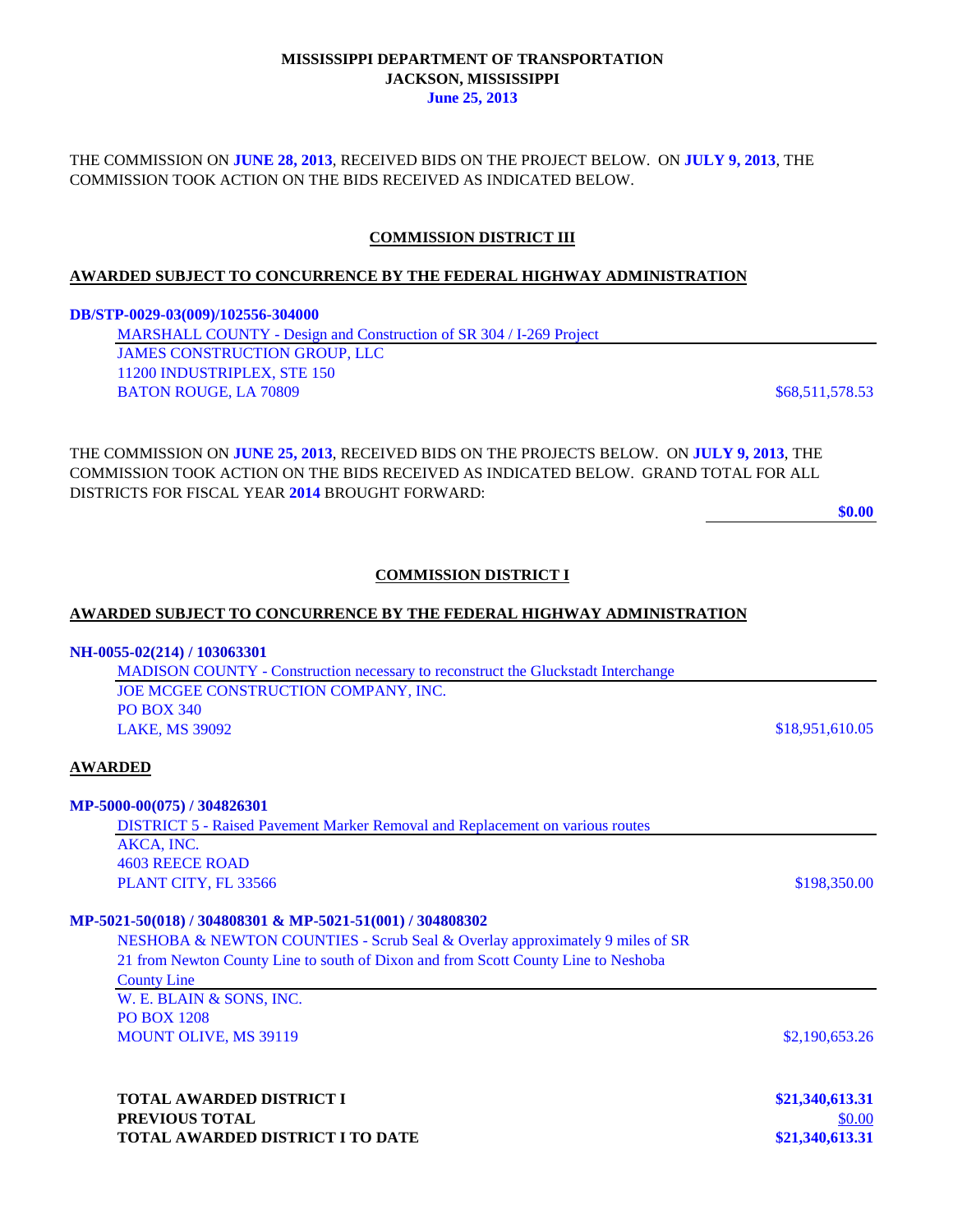# **COMMISSION DISTRICT II**

# **AWARDED**

| ER-0003-01(187) / 106528301                                                      |                |
|----------------------------------------------------------------------------------|----------------|
| HARRISON COUNTY - Remove and Replace damaged concrete sidewalk between US 90     |                |
| and the seawall from Henderson Point to Gulfport                                 |                |
| LANDMARK CONTRACTING, INC.                                                       |                |
| <b>PO BOX 2391</b>                                                               |                |
| GULFPORT, MS 39505                                                               | \$130,178.00   |
| MP-6011-18(009) / 304813301                                                      |                |
| FORREST COUNTY - Overlay approximately 1 mile of US Highway 11 from Leaf River   |                |
| <b>Bridge to Evelyn Gandy Parkway Intersection</b>                               |                |
| DUNN ROADBUILDERS, LLC                                                           |                |
| <b>PO BOX 6560</b>                                                               |                |
| LAUREL, MS 39441                                                                 | \$598,793.70   |
|                                                                                  |                |
| MP-6011-55(020) / 304816301                                                      |                |
| PEARL RIVER COUNTY - Widen & Overlay approximately 5 miles of US 11 from I-59    |                |
| Overpass Bridge north to Hobolochitto Creek Bridge                               |                |
| HUEY STOCKSTILL, INC.                                                            |                |
| <b>PO BOX 758</b>                                                                |                |
| PICAYUNE, MS 39466                                                               | \$1,374,966.80 |
| MP-6015-34(015) & MP-6015-31(008) / 304814301 & 302                              |                |
| JONES & JASPER COUNTIES - Widen and Overlay approximately 9 miles of SR 15 from  |                |
| 200 feet South of Lyon Drive to 2.5 miles North of the Jasper County Line        |                |
| <b>DUNN ROADBUILDERS, LLC</b>                                                    |                |
| <b>PO BOX 6560</b>                                                               |                |
| LAUREL, MS 39441                                                                 | \$2,850,724.80 |
|                                                                                  |                |
| MP-6018-31(010) / 304810301                                                      |                |
| JASPER COUNTY - Overlay SR 18 from Smith County Line East approximately 9 miles  |                |
| W. E. BLAIN & SONS, INC.<br><b>PO BOX 1208</b>                                   |                |
|                                                                                  |                |
| MOUNT OLIVE, MS 39119                                                            | \$2,436,027.00 |
| MP-6026-66(010) / 304812301                                                      |                |
| STONE COUNTY - Overlay approximately 8 miles of SR 26 from Steven Moore Road to  |                |
| 450 feet West of SR 15                                                           |                |
| HUEY STOCKSTILL, INC.                                                            |                |
| <b>PO BOX 758</b>                                                                |                |
| PICAYUNE, MS 39466                                                               | \$884,812.25   |
| MP-6613-30(024) / 304817301                                                      |                |
| JACKSON COUNTY - Widen and Overlay approximately 7 miles of SR 613 from SR 63 to |                |
| the Railroad Crossing at Big Point                                               |                |
| MALLETTE BROTHERS CONSTRUCTION COMPANY, INC.                                     |                |
| 3708 HIGHWAY 90                                                                  |                |
| GAUTIER, MS 39553                                                                | \$1,584,478.00 |
|                                                                                  |                |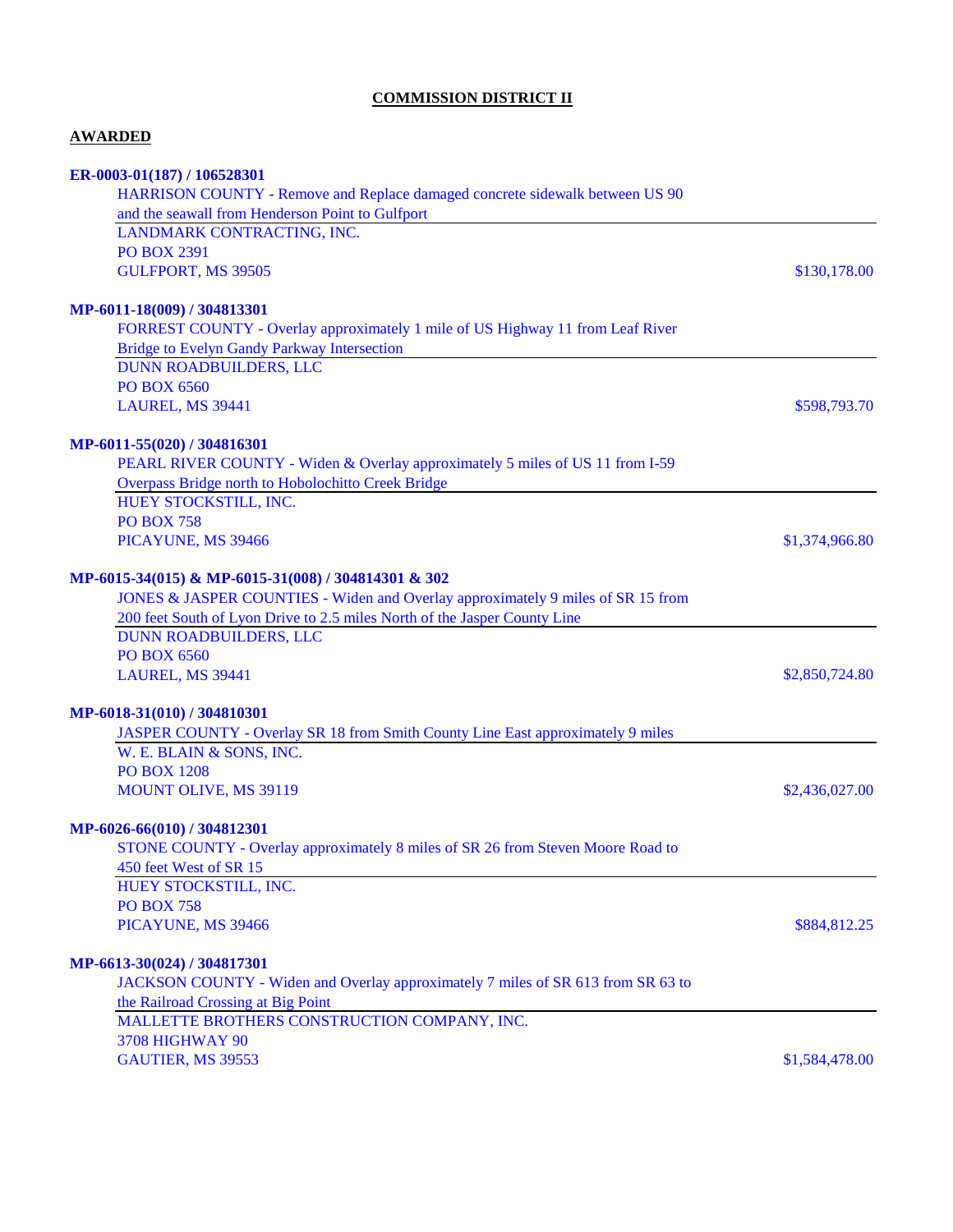DISTRICT 7 - Chip Seal on Various routes throughout the District RJM-MCQUEEN CONTRACTING, INC. 12 MCQUEEN LANE **COLLINS, MS 39428** \$294,822.20

### **TOTAL AWARDED DISTRICT II \$10,154,802.75 PREVIOUS TOTAL** \$0.00 **TOTAL AWARDED DISTRICT II TO DATE \$10,154,802.75**

### **COMMISSION DISTRICT III**

### **AWARDED**

### **STP-9999-01(025) / 106641301**

DISTRICT 1 - Installation of Raised Pavement Markers on various routes throughout the **District** AKCA, INC. 4603 REECE ROAD **PLANT CITY, FL 33566** \$163,350.00

### **MP-1012-44(006) / 304800301**

LOWNDES COUNTY - Scrub Seal and Overlay of approximately 16 miles of SR 12 from SR 50 to the Alabama State Line FALCON CONTRACTING COMPANY, INC. PO BOX 5044 COLUMBUS, MS 39704 \$2,732,193.00

#### **MP-1041-09(001) / 304797301**

CHICKASAW COUNTY - Level and Seal approximately 9 miles of SR 41 from SR 32 to Pontotoc County Line KIMES & STONE CONSTRUCTION COMPANY, INC. PO BOX 550 **BOONEVILLE, MS 38829** \$603,610.00

### **MP-1145-41(010) / 304801301**

LEE COUNTY - Mill & Overlay approximately 5 miles of SR 145 from SR 348 to the Prentiss County Line APAC - MISSISSIPPI, INC. PO BOX 24508 JACKSON, MS 39225-4508 \$1,046,655.00

#### **MP-1145-48(001) / 304802301**

MONROE COUNTY - Mill & Overlay approximately 6 miles of SR 145 from US 45 South of Aberdeen to US 45 North of Aberdeen

FALCON CONTRACTING COMPANY, INC. PO BOX 5044 COLUMBUS, MS 39704 \$1,575,525.80